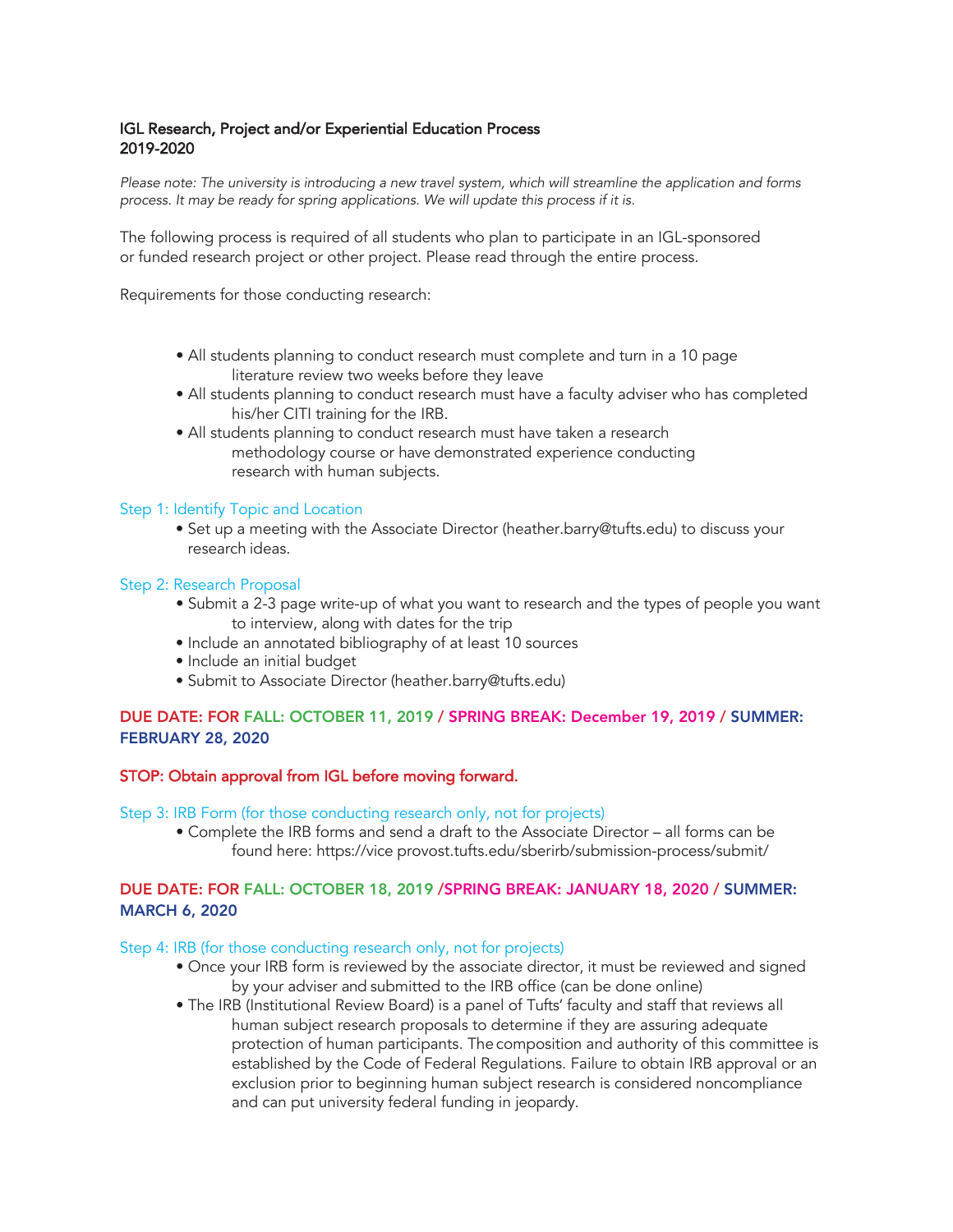• You must respond as quickly as possible to the requests for edits/additional information from the IRB office

### Step 5: Country Travel Warning

• Check the State Department web site

(https://travel.state.gov/content/passports/en/alertswarnings.html) to determine if there is a travel warning for the country you intend to go to.

- If there is not, go to STEP 6
- If there is a travel warning, you need to have the trip reviewed by the university's Review Committee for Inter national Travel Safety. The information you need to submit can be found at the Tufts Travel Portal (http://tuftstravel.terradotta.com/index.cfm?FuseAction=Abroad.ViewLink&Parent\_ID=0&Link\_ ID=17874CDE-5056-BA1F-7472E277A2C96905) and it should be submitted as

# STOP: Before you submit to the Travel Review Committee, review your materials with the IGL Associate Director

soon as possible since the committee meets monthly.

# DUE DATE: FOR FALL: NOVEMBER 1, 2019 / SPRING BREAK: FEBRUARY 14, 2020 / SUMMER: MARCH 27, 2020

### Step 6: Begin Gathering Contacts

• Develop a list of potential contacts for your research or project and submit to Associate **Director** 

### Step 7: Visas and Vaccines

- Determine if you need a visa to the country you plan to travel to (or are transiting through); if you do, apply early unless it is one that you can easily get at the airport (you can do this by looking up the web site for the US embassy of the country you plan to go to)
- Determine what vaccines you might need; make an appointment with Tufts Health Services (https://wwwnc.cdc.gov/travel/destinations/list) -- provide the IGL with the information that you received or indicating that you don't need any additional vaccines

#### Step 8: Budget and Funding Form

- Update your budget with researched/confirmed prices for specific places/dates
- Submit the budget with the IGL Funding Form (please make sure to fill out all parts of the form and save in Adobe Acrobat). The IGL will advise you of the final decision and amount it is able to fund.

### Step 9: Travel Security

- Attend a travel security meeting this is mandatory, date and time TBD
- Call ISOS and speak with the desk person for the country you are travelling to, record name of the person you spoke to and case number/date (number and Tufts ID will be provided)
- Print out or get a copy of the ISOS emergency contact information for Tufts
- Print out or get a copy of the IGL emergency contact information

#### Step 10: Literature Review

• Submit your 10- page literature review to the Associate Director